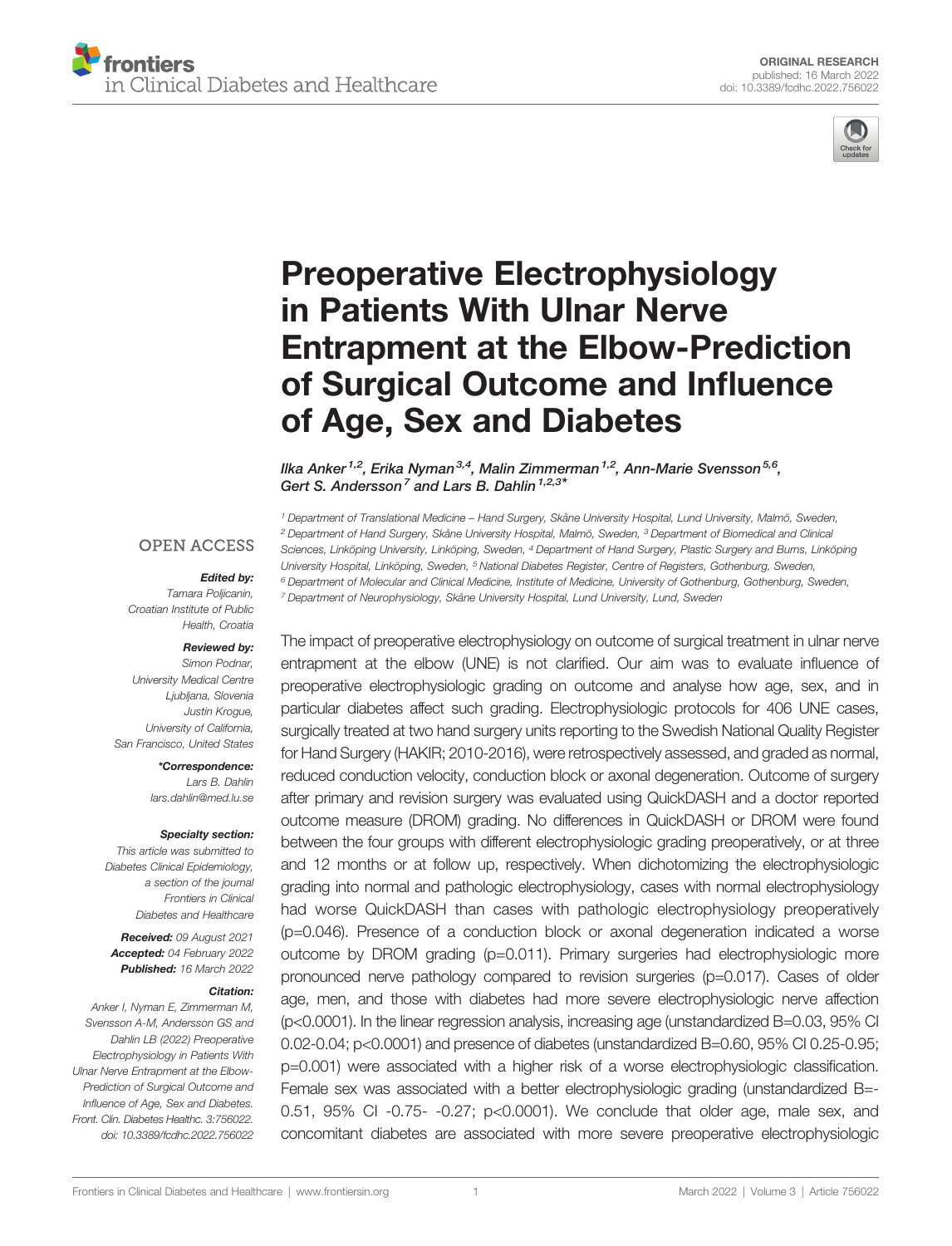nerve affection. Preoperative electrophysiologic grade of ulnar nerve affection may influence surgical outcome.

Keywords: diabetes, ulnar nerve, neuropathy, surgery outcome, axonal degeneration, QuickDASH

# INTRODUCTION

Ulnar nerve entrapment at the elbow (UNE) is mainly considered to be idiopathic. However, risk factors, such as age, sex, concomitant carpal tunnel syndrome (CTS), heavy manual work and multiple occasions of minor pressure at the retrocondylar groove, may predispose to the condition indicating surgery  $(1-4)$  $(1-4)$  $(1-4)$  $(1-4)$ , but the factors also risks for UNE relapse requiring surgical revision [\(5](#page-7-0)–[7](#page-7-0)). Furthermore, diabetes is a known risk factor for compression neuropathies, including UNE ([3](#page-7-0), [8](#page-7-0)–[10\)](#page-7-0).

The diagnosis of UNE is often based on patient history, symptoms, and clinical signs, supported by electrophysiologic findings (sensitivity 73-96%) to localize the site and estimating the severity of nerve compression ([11](#page-7-0)–[13](#page-7-0)). In addition, electrophysiologic examination may predict surgical outcome according to some studies ([14,](#page-7-0) [15](#page-7-0)). However, outcome of primary simple decompression does not seem to differ between cases with solely clinical diagnosis compared to cases with a diagnosis supported by electrophysiology, indicating that clinical symptoms weigh heavily for diagnosis and treatment [\(14](#page-7-0)). There is no clear consensus on optimal management of UNE, and the benefit of preoperative electrophysiology for diagnosis, and prognosis of surgery. There is also a debate about the impact of comorbidity, such as diabetes ([16\)](#page-7-0).

Outcome of surgical treatment for UNE seems to be similar ([17](#page-7-0)–[19\)](#page-7-0) irrespective of surgical method, with respect to improvements in both clinical and electrophysiologic variables, and even regarding severity of UNE [\(16](#page-7-0)). Diabetes does not affect patient reported outcome after simple decompression in primary UNE, but men with diabetes have a risk for more residual postoperative symptoms ([20](#page-7-0)). In addition, the relation between preoperative electrophysiologic grading and outcome in UNE patients with diabetes is not known.

There is a need for a clinically applicable preoperative electrophysiologic grading in UNE in order to predict outcome as related to patient characteristics as well as to comorbidities. Our aim was to evaluate the impact of the preoperative electrophysiologic grade of ulnar nerve pathology on outcome of surgery for UNE at the elbow with respect to age, sex, and diabetes.

### METHODS

All surgically treated UNE cases between 2010-2016 [identified by ICD-10 diagnosis code G562 and surgical codes ACC53 (simple decompression), ACC43 (transposition) or NCK19 (medial epicondylectomy)], from two hand surgery departments (Malmö and Linköping) included in the Swedish National Quality Register for Hand Surgery (HAKIR; [www.](http://www.hakir.se) [hakir.se\)](http://www.hakir.se) ([21\)](#page-7-0), were identified and cases with available preoperative electrophysiologic data were included in the study. Electrophysiologic protocols and medical charts were retrospectively assessed. The Swedish National Diabetes Registry (NDR; [www.ndr.nu](http://www.ndr.nu)) for adults was merged with data from HAKIR to obtain data for patients with diabetes. The NDR contains data on type of diabetes treatment, complications, and associated risk factors [\(20,](#page-7-0) [22\)](#page-8-0). Each case was defined as a treated nerve. The expression UNE was consistently used in the present study, independently exactly where the ulnar nerve was affected; thus, possibly at the level of the medial epicondyle or by the ligament of Osborne in accordance with previous publications [\(20,](#page-7-0) [23\)](#page-8-0). The study was approved by the Regional Ethical Review Boards in Lund, Sweden (No 2016/931 and 2018/57) and Regional Ethics Review Board, Linköping, Sweden (register number 2016/88-31).

### Data From National Registries and Medical Charts

Data from HAKIR consisted of age, sex, type of ulnar nerve surgery, other concomitant hand surgical procedures, operated side and date of surgery. Pre- and postoperative disability were in the register assessed using the Swedish version of the patient reported outcome measure (PROM) QuickDASH (shortened version of the DASH; Disability of Arm, Shoulder and Hand questionnaire; total calculated score 0-100, higher score indicating more disability). Outcome was scored at three and 12 months postoperatively, as earlier described ([20,](#page-7-0) [23](#page-8-0)–[25\)](#page-8-0).

Additional clinical data, not registered in HAKIR, was retrospectively sampled from patient charts as previously described ([23\)](#page-8-0). Doctor reported outcome measure (DROM) was based on the last out-patient visit (graded by IA; not treating surgeon in any case) and was graded into four groups; cured, improved, unchanged and worsened, and later dichotomized into two groups for statistical analyses (cured/ improved and unchanged/worsened).

### Electrophysiology

Electrophysiologic examinations were performed on the ulnar nerves, in most cases bilaterally. The nerves were stimulated at the wrist, below and above elbow and a response was recorded from the abductor digiti minimi muscle. The patients in Lund, Sweden, were also examined with a short segment (2 cm) stimulation across the elbow segment. F-waves and orthodromic sensory response of the ulnar nerve to stimulation of the little finger were also recorded. The results were revised, assessed and graded by one of the authors (GS.A; specialist in neurophysiology; blinded to treatment and outcome) into four groups based on reference values at the Departments of Clinical Neurophysiology in Lund and Linköping, Sweden, respectively, with defined diagnostic criteria for the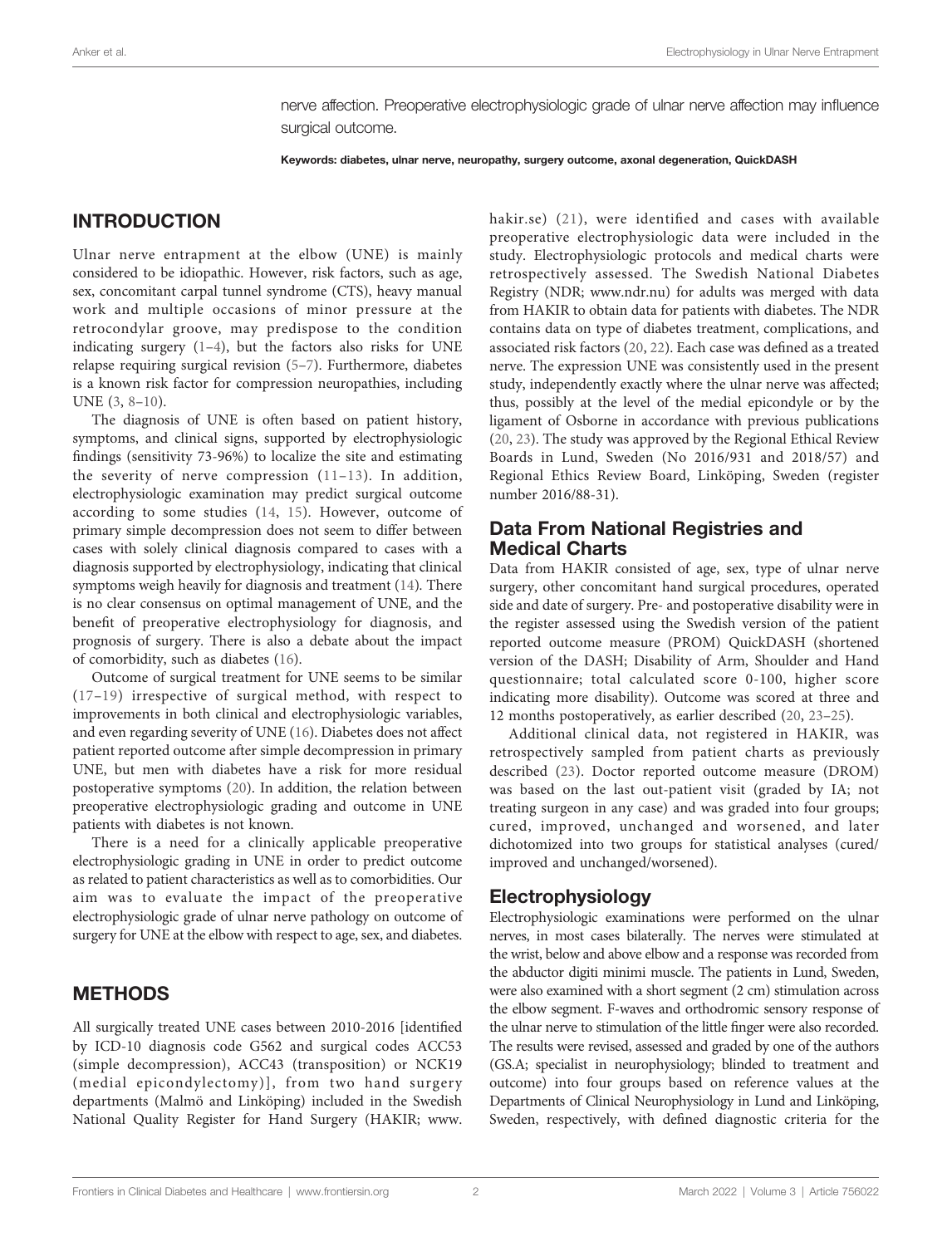<span id="page-2-0"></span>abnormal groups: i.e. (1) normal findings, (2) reduced conduction velocity across the elbow segment [if upper normal limits are exceeded for a single 2 cm segment (0.9 msec for men and 0.8 msec for women), two segments (1.3 msec men, 1.2 msec women) or all seven segments (3.3 msec men, 3.0 msec women)], (3) nerve conduction block (a 20% amplitude drop over the elbow segment when stimulating above elbow compared with stimulating below elbow), or (4) axonal degeneration [sensory and/or motor amplitudes below normal limit (dependent on age, sex and body height) as earlier described ([14,](#page-7-0) [26](#page-8-0)). If a nerve showed both reduced conduction velocity and axonal degeneration, it was graded according to its most pathological parameter.

#### Statistical Analyses

Data are presented as median [interquartile range; IQR; Q25-Q75]. Nominal data are presented as numbers (%). For nominal data, a Chi-squared test (Pearson or Fisher´s exact test) was used to compare differences between groups. Non-parametric Kruskal-Wallis test was used to compare differences between groups for continuous data, with subsequent post-hoc analyses (Mann-Whitney U test). Correlations were assessed by Point-Biserial correlation coefficient for dichotomous variables (r, with p-value). An r-value of ≥0.30 (positive or negative value) was interpreted as a correlation  $(0.30 - 0.7 =$  moderate correlation;  $>0.70 =$  strong correlation). Linear regression analyses were performed to analyse effects of nominal factors on QuickDASH score (unstandardized B [95% CI]; p-value). A linear regression analysis was performed to investigate the effect of another hand surgical procedure or surgery for another nerve entrapment performed at the same time as UNE surgery on QuickDASH results. All regressions were adjusted for age, sex and diabetes. A p-value <0.05 was considered statistically significant. IBM<sup>®</sup> SPSS<sup>®</sup> Statistics, version 26, 2019 (IBM Inc.,

Chicago, IL) was used for all calculations. Each treated arm was analysed as a separate case and statistical entity.

# RESULTS

#### Case Characteristics and Surgeries

A larger proportion of the patient cohort has been described earlier [\(23](#page-8-0)). Characteristics of the cases grouped by surgical procedure are presented in Table 1. Out of the original population, consisting of 548 UNE surgeries, solely 406/548 (74%) surgeries, on which preoperative electrophysiologic data was available, were included in the present study ([Figure 1](#page-3-0)). Out of the included 406 UNE surgeries, 356/406 (88%) were primary surgeries (81% simple decompression) and 50/406 (12%) were reoperations (86% transpositions). There were no cases surgically treated with a medial epicondylectomy or endoscopic decompression (Table 1).

Out of all surgically treated cases, 207/406 (51%) were females, with a median age of 50 [interquartile range; IQR 41- 59] years for women and 53 [44-62] for men (Table 1). In total, 56/406 (14%) had concomitant diabetes [16/56 (29%) with type 1 and 35/56 (62%) with type 2 diabetes, data missing or unclassified in 5 cases; 9%]. Another hand surgical procedure was performed at the same time as the surgery for UNE in 6% of cases; i.e. surgery for trigger finger, thumb basal osteoarthritis, ganglion, de Quervain's tenosynovitis or idiopathic synovitis. Another nerve entrapment surgery was performed at the same time as the surgery for UNE in 12%; i.e. carpal tunnel release, decompression of the ulnar nerve at wrist level (Guyon´s canal), decompression of the radial nerve or surgery on multiple nerves. These concomitant hand surgical and nerve related entrapment procedures (adjusted for age, sex, and diabetes) did not affect

| <b>TABLE 1</b>   Characteristics of 406 surgically treated cases with ulnar nerve entrapment (UNE) grouped by surgical procedure performed at two hand surgery units. |                                                         |                                                 |                                                        |                                                           |  |  |  |
|-----------------------------------------------------------------------------------------------------------------------------------------------------------------------|---------------------------------------------------------|-------------------------------------------------|--------------------------------------------------------|-----------------------------------------------------------|--|--|--|
|                                                                                                                                                                       | Primary simple ulnar nerve<br>$decompression (n = 289)$ | Primary ulnar nerve transposition<br>$(n = 67)$ | Revision simple ulnar nerve<br>decompression $(n = 7)$ | <b>Revision ulnar nerve</b><br>transposition ( $n = 43$ ) |  |  |  |
| Age, years                                                                                                                                                            | 53 [45-62]                                              | 48 [38-60]                                      | 40 [32-54]                                             | 51 [41-57]                                                |  |  |  |
| Male/female                                                                                                                                                           | 148 (51%)/141 (49%)                                     | 31 (46%)/36 (54%)                               | 4 (57%)/3 (43%)                                        | 16 (37%)/27 (63%)                                         |  |  |  |
| <b>Diabetes</b>                                                                                                                                                       | 45 (16%)                                                | 8(12%)                                          | $0(0\%)$                                               | 3(7%)                                                     |  |  |  |
| Electrophysiology<br>supporting UNE diagnosis                                                                                                                         | 209 (72%)                                               | 39 (58%)                                        | 3(43%)                                                 | 21 (49%)                                                  |  |  |  |
| Concomitant hand surgical<br>procedure(s)                                                                                                                             | 15(5%)                                                  | 7(10%)                                          | $0(0\%)$                                               | 1(2%)                                                     |  |  |  |
| Concomitant nerve surgical<br>procedure(s)                                                                                                                            | 33 (11%)                                                | 5(8%)                                           | 1(14%)                                                 | 8 (19%)                                                   |  |  |  |
| Preoperative QuickDASH                                                                                                                                                | 54 [39-67]                                              | 64 [55-80]                                      | <b>NA</b>                                              | 61 [23-70]                                                |  |  |  |
| score                                                                                                                                                                 | $(n = 70)$                                              | $(n = 15)$                                      |                                                        | $(n = 7)$                                                 |  |  |  |
| 3 months postoperative                                                                                                                                                | 30 [14-58]                                              | 53 [42-61]                                      | <b>NA</b>                                              | 39 [18-58]                                                |  |  |  |
| QuickDASH                                                                                                                                                             | $(n = 78)$                                              | $(n = 12)$                                      |                                                        | $(n = 17)$                                                |  |  |  |
| 12 months postoperative                                                                                                                                               | 39 [16-58]                                              | 48 [33-66]                                      | <b>NA</b>                                              | 43 [32-64]                                                |  |  |  |
| QuickDASH                                                                                                                                                             | $(n = 81)$                                              | $(n = 9)$                                       |                                                        | $(n = 11)$                                                |  |  |  |
| DROM cured/improved                                                                                                                                                   | 210 (73%)                                               | 53 (79%)                                        | 4 (57%)                                                | 28 (65%)                                                  |  |  |  |
| DROM unchanged/<br>worsened                                                                                                                                           | 70 (24%)                                                | 13 (20%)                                        | 3(43%)                                                 | 14 (33%)                                                  |  |  |  |
| Missing DROM judgment                                                                                                                                                 | 9(3%)                                                   | 1(2%)                                           | $0(0\%)$                                               | 1(2%)                                                     |  |  |  |

Data are presented as median [IQ range; Q25-Q75] or as numbers (%) for nominal data. NA; not applicable due to few cases, DROM; doctor related outcome measure (i.e. four-grade scale to evaluate outcome, dichotomized into cured/improved and unchanged/worsened) ([14,](#page-7-0) [26\)](#page-8-0).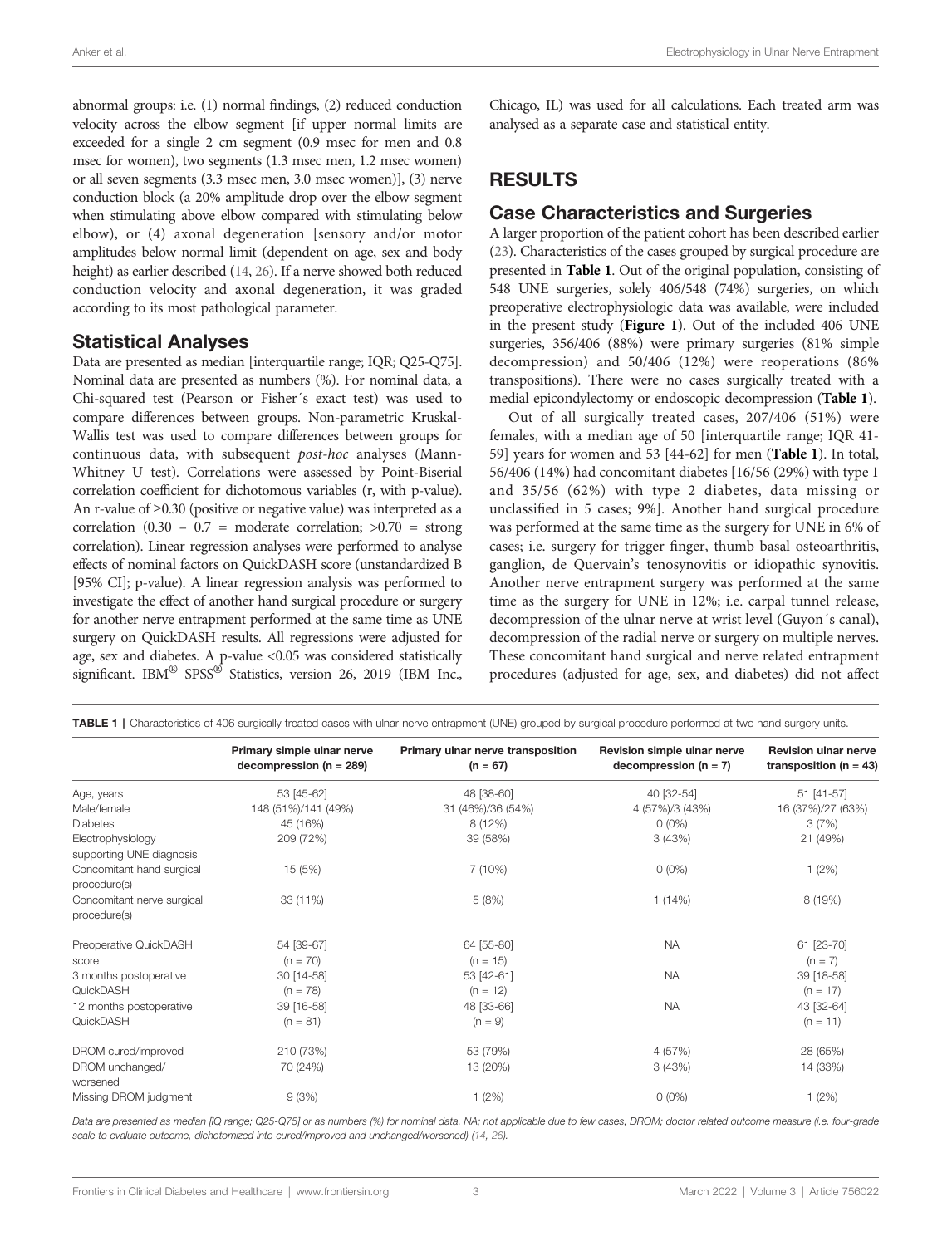<span id="page-3-0"></span>

QuickDASH results at 3 or at 12 months (regression analysis; data not shown).

### Preoperative Electrophysiology and Surgical Procedures

Among primary surgeries, there were relatively more cases with reduced nerve conduction velocity and axonal degeneration, based on the electrophysiologic grading, than among revision surgeries (p=0.017; Table 2). Electrophysiologic grading preoperatively did not differ when comparing primary simple decompressions with primary ulnar nerve transpositions (p=0.07; results not shown). There were too few cases among revision simple decompression surgeries with electrophysiologic pathology [3/50 (6%)] for adequate statistical analyses to be made on revision surgeries (data not shown).

# Responders, PROM, DROM and Electrophysiology

QuickDASH response rates were 92/406 (23%) preoperatively, 107/406 (27%) at three months postoperatively and 101/406 (25%) at 12 months postoperatively. DROM grading (median follow up

time 3.0 months [IQR 1.5-6.0]), was possible to evaluate in 395/ 406 (97%; missing in 11 cases; 3%) of cases. In the remaining cases, no postoperative outcome was noted in the patient charts.

When analysing all surgically treated UNE cases, no difference in QuickDASH was found neither preoperatively, nor at three or 12 months postoperatively, between the four electrophysiology groups ([Table 3](#page-4-0)). Similar results were found when analysing solely primary UNE surgeries, i.e. no significant differences in QuickDASH score in relation to electrophysiologic grading preoperatively or at three or 12 months postoperatively (p=0.14 preoperatively; p=0.79 at 3 months; p=0.07 at 12 months postoperatively; data not shown). QuickDASH response rates were too low among revision surgeries for statistical analyses to be made.

When analysing DROM grading in all surgically treated cases (p=0.08; [Table 3](#page-4-0)) and solely primary UNE cases (p=0.07; data not shown), no differences were found in postoperative outcome in relation to the four electrophysiologic grades of nerve affection.

Furthermore, when dichotomizing the electrophysiologic grading into normal [n=132; cured/improved=105 (80%) and unchanged/worsened=27 (20%)] and pathologic [n=263; cured/ improved=190 (72%) and unchanged/worsened=73 (28%)]

TABLE 2 | Relation between electrophysiologic grading and type of surgery in 406 surgically treated cases with ulnar nerve entrapment.

| Electrophysiologic grading                     | Primary surgery ( $n = 356$ ) | Revision surgery ( $n = 50$ ) | P-value |
|------------------------------------------------|-------------------------------|-------------------------------|---------|
| Normal ( $n = 134$ )                           | 108 (30%)                     | 26 (52%)                      |         |
| Reduced nerve conduction velocity ( $n = 60$ ) | 56 (16%) <sup>a</sup>         | 4(8%)                         |         |
| Conduction block ( $n = 23$ )                  | 22 (6%)                       | 1(2%)                         |         |
| Axonal degeneration ( $n = 189$ )              | 170 (48%) <sup>a</sup>        | 19 (38%)                      | 0.017   |
|                                                |                               |                               |         |

Data are presented as numbers (%). Statistical differences are detected using the Chi-square test (p-values comparing all groups) and with subsequent analysis. P-value in bold indicates statistical significant.

a Significantly more cases with reduced nerve conduction velocity and axonal degeneration in the primary surgery group.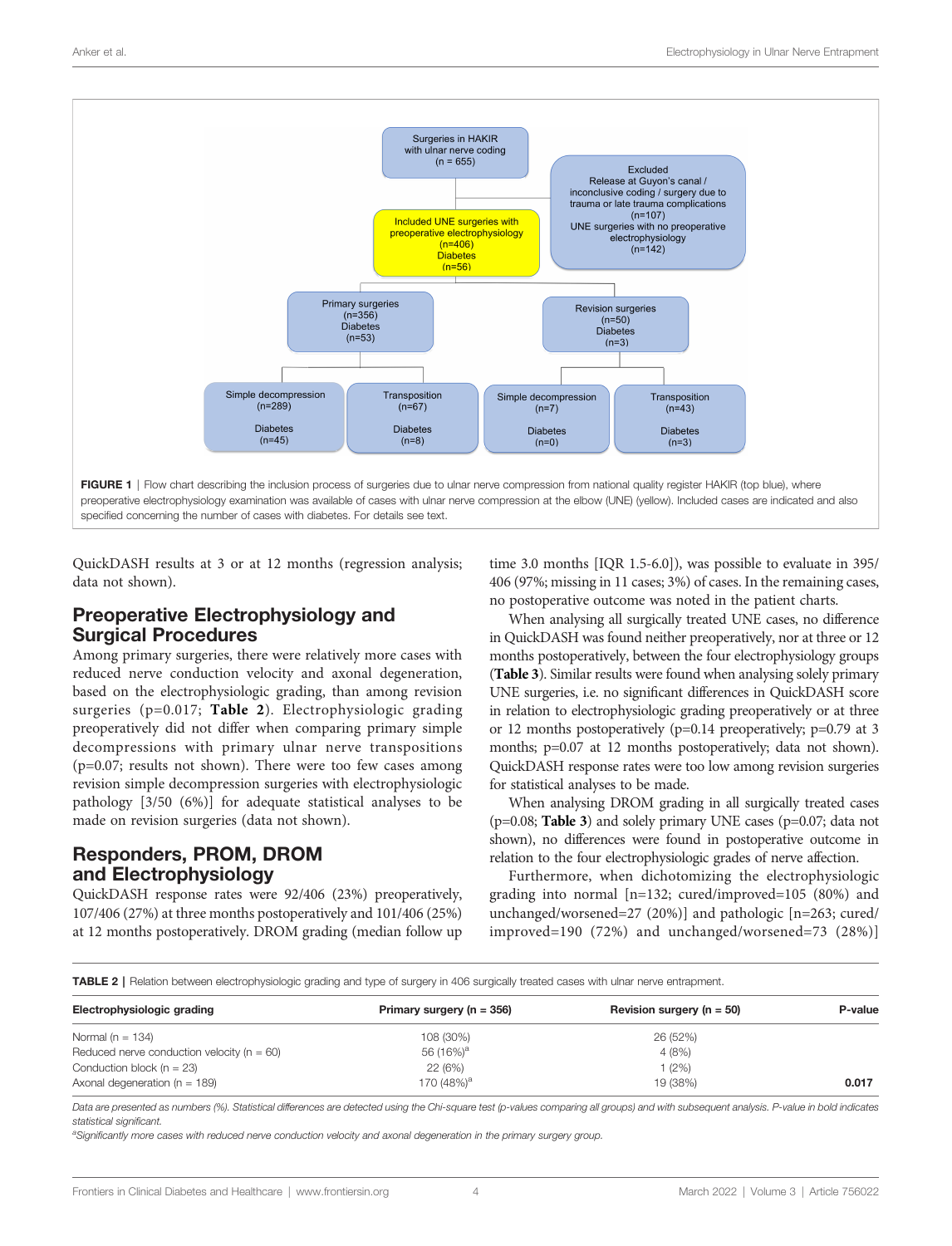| <b>QuickDASH</b>                  | <b>Normal</b><br>$(n = 134)$ | Reduced nerve conduction velocity<br>$(n = 60)$ | <b>Conduction block</b><br>$(n = 23)$ | <b>Axonal degeneration</b><br>$(n = 189)$ | P-values |
|-----------------------------------|------------------------------|-------------------------------------------------|---------------------------------------|-------------------------------------------|----------|
| Preoperatively                    | 61 [43-73]                   | 53 [27-62]                                      | 34 [16-60]                            | 55 [39-68]                                | 0.09     |
|                                   | $(n = 27)$                   | $(n = 14)$                                      | $(n = 4)$                             | $(n = 47)$                                |          |
| 3 months postoperatively          | 39 [22-60]                   | 35 [15-48]                                      | 16 [10-72]                            | 31 [15-63]                                | 0.51     |
|                                   | $(n = 33)$                   | $(n = 20)$                                      | $(n = 8)$                             | $(n = 48)$                                |          |
| 12 months postoperatively         | 45 [25-64]                   | 24 [13-36]                                      | 43 [15-60]                            | 48 [24-63]                                | 0.06     |
|                                   | $(n = 27)$                   | $(n = 18)$                                      | $(n = 13)$                            | $(n = 44)$                                |          |
| <b>DROM</b> grading <sup>a</sup>  | <b>Normal</b>                | Reduced nerve conduction velocity               | <b>Conduction Block</b>               | Axonal degeneration                       |          |
|                                   | $(n = 134)$                  | $(n = 60)$                                      | $(n = 23)$                            | $(n = 189)$                               |          |
| Cured/improved ( $n = 295$ )      | 105 (78%)                    | 48 (80%)                                        | 15 (65%)                              | 127 (67%)                                 |          |
| Unchanged/worsened<br>$(n = 100)$ | 27 (20%)                     | 10 (17%)                                        | 6(26%)                                | 57 (30%)                                  | 0.08     |
| Missing grading <sup>a</sup>      | 2(2%)                        | 2(3%)                                           | 2(9%)                                 | 5(3%)                                     |          |

<span id="page-4-0"></span>TABLE 3 | Relation between electrophysiologic grading and postoperative outcome using QuickDASH or DROM grading score in 406 and 395, respectively, surgically treated cases with ulnar nerve entrapment, irrespective of surgical method.

Data are presented as median [IQ range; Q25-Q75] or numbers (%). Statistical differences are detected using the Kruskal-Wallis test or the Chi-square test (p-value refer to all DROM groups). DROM, doctor related outcome measure (four-grade scale to evaluate outcome, dichotomized into cured/improved and unchanged/worsened) ([26](#page-8-0)). aMissing cases with DROM judgment excluded in statistical analysis.

electrophysiology, no difference was observed in the DROM grading (p=0.14; Fisher's exact test). Using the same dichotomizing procedure, the QuickDASH scores differed preoperatively (normal 61 [43-73], n=27; pathologic 55 [34- 64], n=65; p=0.046), but not at three (39 [22-60], n=33; 30 [14-57], n=76; respectively, p=0.16) and 12 months (45 [25-64], n=27; 41 [15-59], n=75, respectively; p=0.31).

When the electrophysiologic grading was divided into two other groups in accordance with a previous method ([14\)](#page-7-0), normal and reduced velocity [n=190; cured/improved=153 (81%) and unchanged/worsened=37 (19%)] versus conduction block and axonal degeneration [n=205; cured/improved=142 (69%) and unchanged/worsened=63 (31%)], a significant difference was observed in grading with DROM  $(p=0.011;$ Fisher's exact test). Using the same procedure, the QuickDASH scores did not differ preoperatively (normal/reduced velocity 59 [40-71], n=41; conduction block/axonal degeneration 55 [39-68],

n=51; p=0.38), at three (39 [19-58], n=53; 30 [14-63], n=56; respectively, p=0.50) or 12 months (34 [18-55], n=45; 45 [21-62],  $n=57$ , respectively;  $p=0.25$ ).

No moderate or strong correlations were found between neither electrophysiologic grading and pre- or postoperative QuickDASH scores, nor DROM grading.

#### Age, Sex, and Electrophysiology

Cases at older age (regardless of sex and both in all and solely primary UNE) had more severe electrophysiologic findings than cases at younger age  $(p<0.0001;$  Table 4). A moderate positive correlation ( $r=0.38$ ,  $p<0.0001$ ) was found between age and electrophysiologic grade of nerve affection.

Men more often had axonal degeneration at the electrophysiologic examination than women (p<0.0001; Table 4). No correlation (moderate or strong) was found between electrophysiologic grading and sex.

TABLE 4 | Relation between electrophysiologic grading and age of the patients, sex and diabetes (latter only primary cases) in 406 (all) and 356 (primary), respectively, surgically treated cases with ulnar nerve entrapment, irrespective of surgical method.

| Age (years)                                    | <b>Normal</b><br>$(n = 134)$ | Reduced nerve conduction velocity<br>$(n = 60)$ | <b>Conduction block</b><br>$(n = 23)$ | Axonal degeneration<br>$(n = 189)$ | <b>P-values</b> |
|------------------------------------------------|------------------------------|-------------------------------------------------|---------------------------------------|------------------------------------|-----------------|
|                                                | 45 (37-52) <sup>a</sup>      | 53 (45-59)                                      | 60 (58-65)                            | 56 (47-64)                         | < 0.0001        |
| Sex                                            | <b>Normal</b>                | Reduced nerve conduction velocity               | <b>Conduction block</b>               | Axonal degeneration                |                 |
|                                                | $(n = 134)$                  | $(n = 60)$                                      | $(n = 23)$                            | $(n = 189)$                        |                 |
| Male ( $n = 199$ )                             | 47 (24%)                     | 26 (13%)                                        | 10(5%)                                | 116 (58%) <sup>b</sup>             |                 |
| Female ( $n = 207$ )                           | 87 (42%)                     | 34 (16%)                                        | 13 (6%)                               | 73 (35%)                           | < 0.0001        |
| <b>Diabetes status</b> (only primary surgeries | <b>Normal</b>                | Reduced nerve conduction velocity               | <b>Conduction block</b>               | Axonal degeneration                |                 |
| included)                                      | $(n = 108)$                  | $(n = 56)$                                      | $(n = 22)$                            | $(n = 170)$                        |                 |
| Diabetes ( $n = 53$ )                          | 2(4%)                        | 11 (21%)                                        | 5(9%)                                 | 35 (66%)                           |                 |
| No diabetes ( $n = 303$ )                      | 106 $(35\%)^{\circ}$         | 45 (15%)                                        | 17 (6%)                               | 135 (44%)                          | < 0.0001        |

Data are presented as numbers (%) for nominal data or median [IQ range; Q25-Q75] for continuous data. Statistical differences are detected using the Chi-square test (Pearson or Fisher's; p-values indicated comparing all groups and with subsequent analysis below) or the Kruskal-Wallis test with posthoc Mann-Whitney U-test. P-values in bold indicate statistical significant. a<br>Cases with normal electrophysiology were significantly younger than those in the other three groups. Those with reduced conduction velocity were younger than cases with conduction block; the latter also being older than those with axonal degeneration.

**bSignificantly more men with axonal degeneration.** 

<sup>c</sup>Significantly more cases without diabetes among those with normal electrophysiology.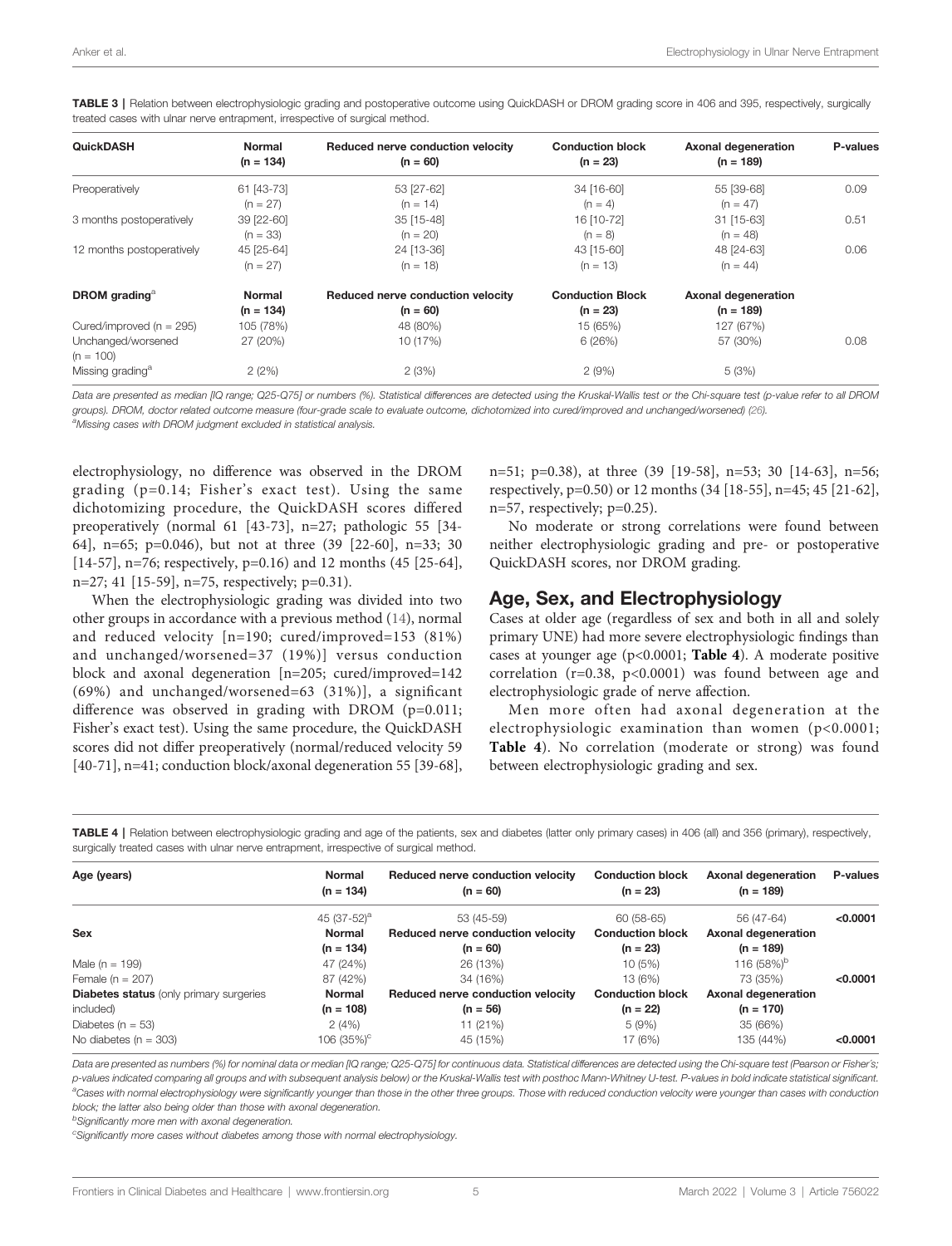### Diabetes and Electrophysiology

Cases with diabetes who had undergone primary surgeries were older (58 [IQR 53-64] years; n=53) compared to cases without diabetes (51 [IQR 42-61]) (p<0.0001; n=303; Mann-Whitney U-test), but with no differences in sex distribution  $(p=0.13;$ Fisher´s exact test). In addition, there was no significant difference in sex distribution among all the cases concerning presence of diabetes (males with diabetes 32/199 (16%) and females with diabetes 24/207 (12%); p=0.12; Fisher´s exact test). Most cases with diabetes were found among primary surgeries (53/56; 95%). Among revision surgeries only three cases had concomitant diabetes [3/56 (5%); among revision with ulnar nerve transpositions only; [Table 1](#page-2-0)] and due to the low frequency, further analyses on and including revision surgeries were not performed.

Primary UNE cases with diabetes (only primary cases analysed due to few revision cases among patients with diabetes) had significantly more severe electrophysiologic pathology, in the form of reduced nerve conduction velocity, nerve conduction block and axonal degeneration compared to cases without diabetes (p<0.0001; [Table 4](#page-4-0)), which was also found to be similar for men with diabetes (p=0.012) and women with diabetes ( $p=0.011$ ; Table 5). No moderate or strong correlations were found between concomitant diabetes and electrophysiologic grade of nerve pathology.

# Linear Regression, Age, Sex, and Diabetes

Increasing age (unstandardized B=0.03, 95% CI 0.02-0.04; p<0.0001) and concomitant diabetes (unstandardized B=0.60, 95% CI 0.25- 0.95; p=0.001) were associated with a higher risk of a worse electrophysiology classification, while female sex was associated with better grading in the electrophysiology classification (unstandardized B=-0.51, 95% CI -0.75- -0.27; p<0.0001).

# **DISCUSSION**

In the present study, we found no significant differences in outcome, evaluated with QuickDASH or DROM, in all surgically treated cases or in solely primary cases, neither at three nor at 12 months postoperatively or at follow-up, respectively, when four different

grades of electrophysiologic pathology were compared. This is in line with a previous systematic review reporting effectiveness and safety of treatment for UNE referencing few studies with a follow-up longer than 12 months [\(16\)](#page-7-0). However, in accordance with our previous retrospective study [\(14](#page-7-0)), dichotomizing patients with a preoperative nerve conduction block or axonal degeneration against normal findings and reduced conduction velocity, a higher risk of worse postoperative outcome after primary simple decompression was found when outcome was analysed with DROM [\(14\)](#page-7-0), but not with QuickDASH, even though DROM and QuickDASH has been found to be related [\(27](#page-8-0)). No statistical correlation analysis between individual nerve conduction velocities (in m/s) and QuickDASH scores was performed due to the limited number of cases. Electrophysiologic grading is not always considered in larger systematic reviews and meta-analysis when evaluating safety and outcome of surgical procedures for UNE ([28\)](#page-8-0). However, it is still a debate if and how the preoperative electrophysiologic grading influence outcome of surgery, which may depend on the methods of evaluation [\(29,](#page-8-0) [30](#page-8-0)).

One cannot exclude that a relation exists between the different severities of electrophysiologic grading and outcome as evaluated by QuickDASH, although significance was not achieved among the four groups, which may be related to statistical power. An explanation of our findings, regarding outcome when QuickDASH was used, may be due to a limited number of cases in each group and being an effect of under-power. When a dichotomizing procedure was performed, dividing electrophysiologic grade into normal and pathologic findings, the former had a slightly higher Quick DASH score preoperatively (around 6 points), but with no differences at three or 12 months, indicating more disability preoperatively for cases with normal electrophysiologic grading. This is clinically a minor difference in disability, meaning that those findings should be interpreted with caution. Nevertheless, the DROM grading indicated that if the patients present with the two worst electrophysiology grades, there is a risk of worse outcome, irrespective of being a nerve conduction block or presence of axonal degeneration. However, a larger population is required to distinguish the outcome of surgery based on the electrophysiology grades nerve conduction block and axonal degeneration. Furthermore, we cannot explain the present observation that there was an initial improvement in QuickDASH at three months and a

|  |  |  | TABLE 5   Relation between electrophysiologic grading and diabetes among men and women in 356 surgically treated cases with primary ulnar nerve entrapment. |
|--|--|--|-------------------------------------------------------------------------------------------------------------------------------------------------------------|
|  |  |  |                                                                                                                                                             |

| Diabetes status and sex                 | <b>Normal</b><br>$(n = 38)$ | Reduced nerve conduction velocity<br>$(n = 25)$ | <b>Conduction block</b><br>$(n = 10)$ | Axonal degeneration<br>$(n = 106)$ | <b>P-values</b> |
|-----------------------------------------|-----------------------------|-------------------------------------------------|---------------------------------------|------------------------------------|-----------------|
| Males with diabetes ( $n = 31$ )        | $0(0\%)$                    | 4 (13%)                                         | 2(6%)                                 | 25 (81%)                           |                 |
| Males with no diabetes                  | 38 (26%) <sup>a</sup>       | 21 (14%)                                        | 8(5%)                                 | 81 (55%)                           | 0.012           |
| $(n = 148)$                             |                             |                                                 |                                       |                                    |                 |
| Diabetes status and sex                 | Normal                      | Reduced nerve conduction velocity               | <b>Conduction block</b>               | Axonal degeneration                |                 |
|                                         | $(n = 70)$                  | $(n = 31)$                                      | $(n = 12)$                            | $(n = 64)$                         |                 |
| Females with diabetes $(n = 22)$        | 2(9%)                       | 7 (32%)                                         | 3(14%)                                | 10 (45%)                           |                 |
| Females with no diabetes<br>$(n = 155)$ | 68 (44%) <sup>b</sup>       | 24 (15%)                                        | 9(6%)                                 | 54 (35%)                           | 0.011           |

Data are presented as numbers (%). Statistical differences are detected using the Chi-square test (Pearson or Fisher's; p-values indicated comparing all groups and with subsequent analysis below). P-values in bold indicate statistical significant.

<sup>a</sup>Significantly more males without diabetes among those with normal electrophysiology.

<sup>b</sup>Significantly more females without diabetes among those with normal electrophysiology.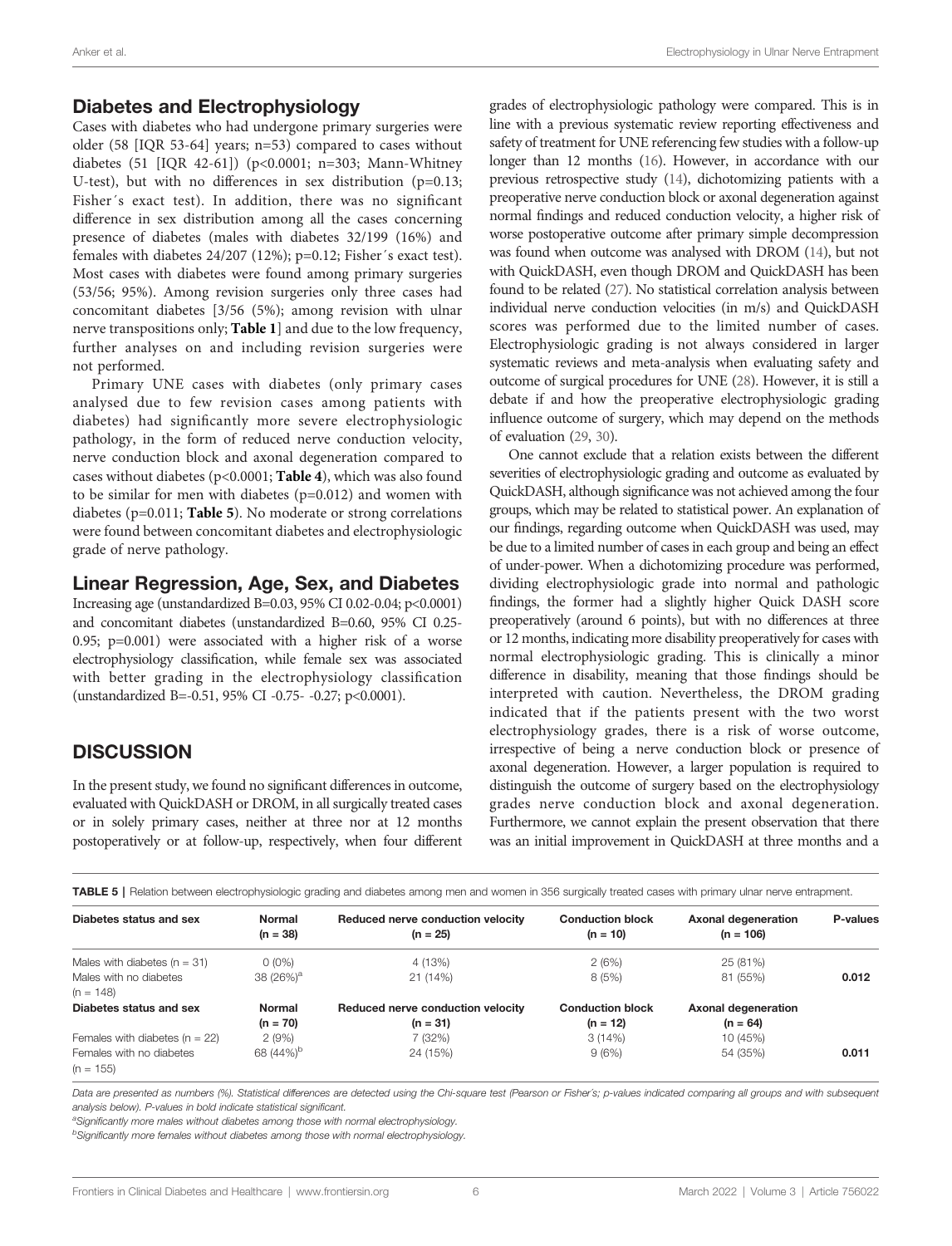subsequent worsening at 12 months among the patients with preoperative electrophysiology findings of axonal degeneration. One may speculate that such an affected nerve, due to the lower number of functioning nerve fibres, may be more susceptible to further trauma, such as development of scar tissue around the nerve over time.

In the current study, we found more cases with electrophysiologic more severe nerve pathology among primary surgeries compared to revision surgeries. In primary UNE cases, simple decompression is usually the surgical gold standard treatment, regardless of electrophysiologic severity of nerve affection [\(16](#page-7-0)). If an ulnar nerve dislocation is found pre- or perioperatively, an ulnar nerve transposition is commonly performed instead as the primary procedure. Even after a simple decompression a greater mobility of the ulnar nerve can be expected with a risk for dislocation of the ulnar nerve; a statement that is supported by a recent study [\(23](#page-8-0)). A significantly higher presence of ulnar nerve dislocation was found among revision surgeries compared to primary surgeries, and at the same time significantly higher presence of ulnar nerve dislocation among primary transposition surgeries was observed compared to primary simple decompressions ([23\)](#page-8-0). Hence, we interpret that our current findings might be reflecting a presence of ulnar nerve dislocation among revision surgeries and primary ulnar nerve transpositions, being the reason for these cases presenting an electrophysiological normal or less severe nerve pathology, i.e. due to these unstable ulnar nerves having normal electrophysiologic findings.

Further, we found that men and cases at older age had more severe electrophysiologic impact on nerve function compared to women and cases at younger age. For the latter, we also found a moderate positive correlation, altogether indicating that increasing age may affect electrophysiologic findings negatively and increase severity of nerve pathology. Some earlier studies point out that older age and male sex, among others, are risk factors to develop UNE [\(1](#page-7-0)– [4\)](#page-7-0). Men in the present study showed a higher proportion of axonal degeneration based on the electrophysiology examination, which also may indicate an increased susceptibility to compression. It has been shown that men have lower intraepidermal nerve fibre density in biopsies from skin at wrist level compared to women [\(31](#page-8-0)). This can be interpreted as men having a more sensitive peripheral nervous system, with less reserve nerve fibre capacity, being more prone to be affected by compression, compared to women and might support our findings of men, and particularly those with diabetes, having electrophysiologic more severe impact on nerve function. Data from national registers also support the notion that men with diabetes may not have the same benefit as women with diabetes to improve by a simple decompression ([20](#page-7-0)).

When analysing comorbidity in form of concomitant diabetes, we found that cases with diabetes were significantly older, but there were no differences in sex distribution. Cases with diabetes had more severe electrophysiologic nerve pathology. Diabetes may affect the peripheral nervous system and is a known risk factor for distal sensory polyneuropathy ([32\)](#page-8-0) and compression neuropathies, such as carpal tunnel syndrome ([33\)](#page-8-0). Several studies have found diabetes to be a risk factor for

primary UNE as well [\(3,](#page-7-0) [8](#page-7-0)–[10](#page-7-0)), although it has not consistently been found to increase risk of UNE relapse ([5](#page-7-0)–[7\)](#page-7-0). Diabetes affects peripheral nerves by inducing intraneural structural changes [\(34\)](#page-8-0). We interpret our findings, of cases with diabetes having more severe electrophysiologic nerve affection, as a reflection of this known peripheral nerve affection due to the mentioned structural changes in the nerves.

The interpretation of our combined results, with male sex and diabetes as comorbidity being related to electrophysiological more severe nerve affection, might be explained by men having a more sensitive peripheral nervous system with less reserve capacity when it comes to nerve fibre quantity [\(31\)](#page-8-0) and the fact that men, as reported, seem to be affected by diabetic neuropathy to a greater extent and earlier compared to women ([35](#page-8-0), [36](#page-8-0)).

#### Strengths and Limitations

The low response rate in QuickDASH scores is a limitation even if similar rates have been reported in earlier studies. The HAKIR register was at the time of data collection (2010-2016) also a rather new register with initial problems to include patients. Due to the coding system in HAKIR, we did not have data on which type of transposition that was performed and data on whether surgery was primary or revision was not appropriately specified in HAKIR. Hence, the latter data was added after the thorough retrospective evaluation made on each unique patient chart. A further weakness is that we could not in detail, based on the information from the patient charts, define the exact level of ulnar nerve affection; thus, being at or just proximal to the medial epicondyle or distally, exactly at the ligament of Osborne [\(37\)](#page-8-0), although the latter location was probably the most common site. However, we defined the presently used expression UNE as a single entity, including both locations, in accordance with previous publications ([20](#page-7-0), [23\)](#page-8-0). A strength is the use of data from the two national quality registers (HAKIR and NDR), combined with data from each unique patient chart together with a validated outcome measure (QuickDASH), which enables analyses of outcome concerning a nationwide population.

# **CONCLUSIONS**

We conclude that older age, male sex, and diabetes are associated with more severe preoperative electrophysiologic nerve affection, which may be interpreted as more susceptible peripheral nerves in men and in diabetes that should be taken into account when surgically treating UNE patients. Preoperative electrophysiologic assessment and severe grade of ulnar nerve affection may influence surgical outcome.

# DATA AVAILABILITY STATEMENT

The datasets generated and/or analysed during the current study are not publicly available. Public access to data is restricted by the Swedish Authorities (Public Access to Information and Secrecy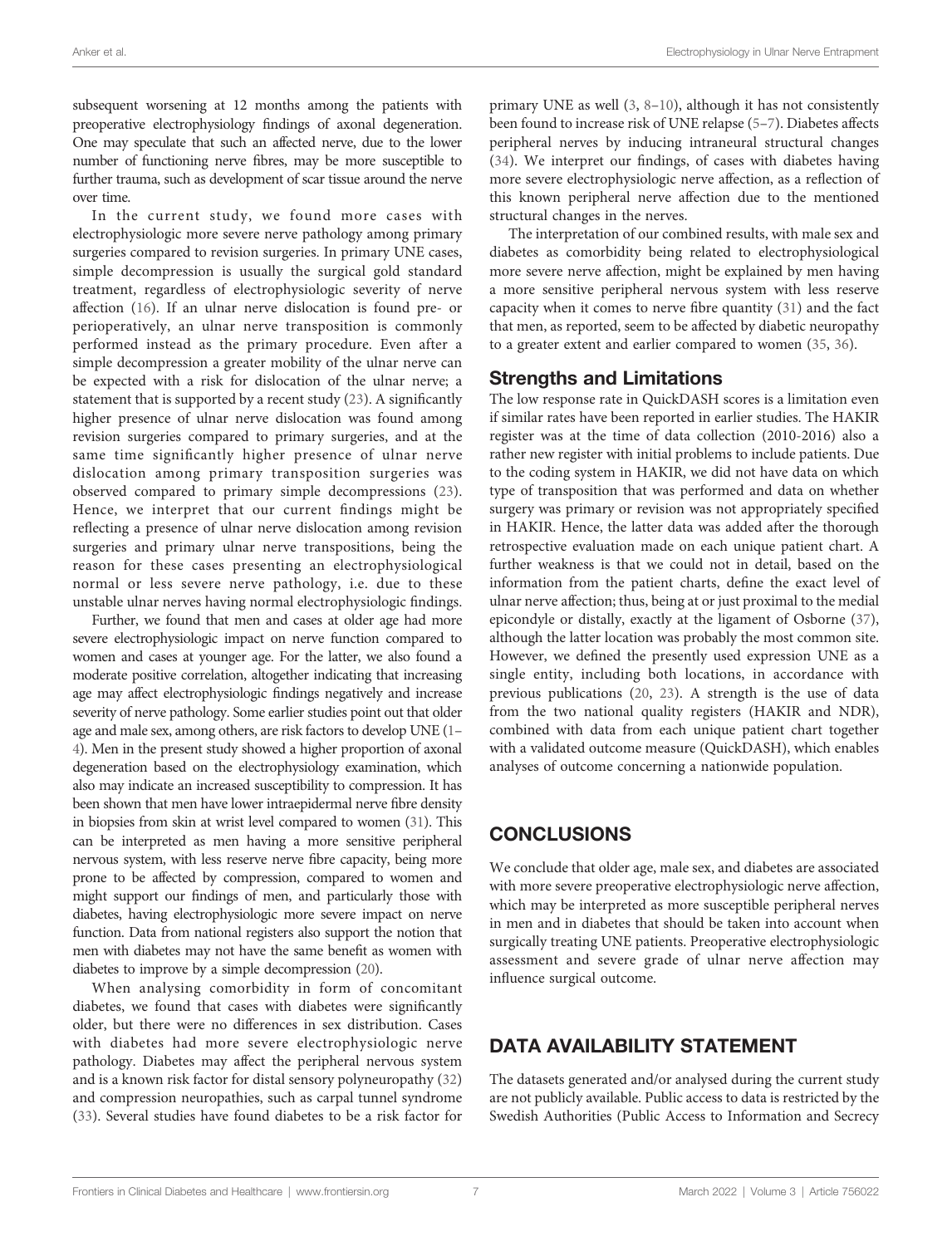<span id="page-7-0"></span>Act; [https://www.government.se/information-material/2009/09/](https://www.government.se/information-material/2009/09/public-access-to-information-and-secrecy-act/) [public-access-to-information-and-secrecy-act/\)](https://www.government.se/information-material/2009/09/public-access-to-information-and-secrecy-act/), but data can be available for researchers after a special review that includes approval of the research project by both an Ethics Committee at the national level (etikprövningsmyndigheten.se) and the authorities' data safety committees (such as "KVB-decision").

# ETHICS STATEMENT

The study was approved by the Regional Ethical Review Boards in Lund, Sweden (No 2016/931 and 2018/57) and Regional Ethics Review Board, Linköping, Sweden (register number 2016/88-31). The patients/participants provided their written informed consent to participate in HAKIR and NDR.

# AUTHOR CONTRIBUTIONS

IA, EN, MZ, and LD generated the hypothesis and outline of the project. All authors interpreted the data and critically reviewed the report. IA and EN collected the data from electrophysiologic examinations and patients' charts. GA analysed and interpreted the electrophysiologic data. A-MS was responsible for collecting the data from the diabetes register. IA performed the initial

#### **REFERENCES**

- 1. Osei DA, Groves AP, Bommarito K, Ray WZ. Cubital Tunnel Syndrome: Incidence and Demographics in a National Administrative Database. Neurosurgery (2017) 80:417–20. doi: [10.1093/neuros/nyw061](https://doi.org/10.1093/neuros/nyw061)
- 2. Omejec G, Podnar S. What Causes Ulnar Neuropathy at the Elbow? Clin Neurophysiol (2016) 127:919–24. doi: [10.1016/j.clinph.2015.05.027](https://doi.org/10.1016/j.clinph.2015.05.027)
- 3. Bartels RH, Verbeek AL. Risk Factors for Ulnar Nerve Compression at the Elbow: A Case Control Study. Acta Neurochir (Wien) (2007) 149:669–74; discussion 74. doi: [10.1007/s00701-007-1166-5](https://doi.org/10.1007/s00701-007-1166-5)
- 4. Descatha A, Leclerc A, Chastang JF, Roquelaure YStudy Group on Repetitive W. Incidence of Ulnar Nerve Entrapment at the Elbow in Repetitive Work. Scand J Work Environ Health (2004) 30:234–40. doi: [10.5271/sjweh.784](https://doi.org/10.5271/sjweh.784)
- 5. Camp CL, Ryan CB, Degen RM, Dines JS, Altchek DW, Werner BC. Risk Factors for Revision Surgery Following Isolated Ulnar Nerve Release at the Cubital Tunnel: A Study of 25,977 Cases. J Shoulder Elbow Surg (2017) 26:710–5. doi: [10.1016/j.jse.2016.10.028](https://doi.org/10.1016/j.jse.2016.10.028)
- 6. Krogue JD, Aleem AW, Osei DA, Goldfarb CA, Calfee RP. Predictors of Surgical Revision After in Situ Decompression of the Ulnar Nerve. J Shoulder Elbow Surg (2015) 24:634–9. doi: [10.1016/j.jse.2014.12.015](https://doi.org/10.1016/j.jse.2014.12.015)
- 7. Gaspar MP, Kane PM, Putthiwara D, Jacoby SM, Osterman AL. Predicting Revision Following In Situ Ulnar Nerve Decompression for Patients With Idiopathic Cubital Tunnel Syndrome. J Handb Surg Am (2016) 41:427–35. doi: [10.1016/j.jhsa.2015.12.012](https://doi.org/10.1016/j.jhsa.2015.12.012)
- 8. Mondelli M, Aretini A, Rossi S. Ulnar Neuropathy at the Elbow in Diabetes. Am J Phys Med Rehabil (2009) 88:278–85. doi: [10.1097/PHM.](https://doi.org/10.1097/PHM.0b013e318190b89d) [0b013e318190b89d](https://doi.org/10.1097/PHM.0b013e318190b89d)
- 9. Rota E, Zavaroni D, Parietti L, Iafelice I, De Mitri P, Terlizzi E, et al. Ulnar Entrapment Neuropathy in Patients With Type 2 Diabetes Mellitus: An Electrodiagnostic Study. Diabetes Res Clin Pract (2014) 104:73–8. doi: [10.1016/j.diabres.2014.01.024](https://doi.org/10.1016/j.diabres.2014.01.024)
- 10. Rydberg M, Zimmerman M, Gottsater A, Nilsson PM, Melander O, Dahlin LB. Diabetes Mellitus as a Risk Factor for Compression Neuropathy: A Longitudinal Cohort Study From Southern Sweden. BMJ Open Diabetes Res Care (2020) 8:e001298. doi: [10.1136/bmjdrc-2020-001298](https://doi.org/10.1136/bmjdrc-2020-001298)

analyses and drafted the first manuscript. LD performed the final statistical analyses. A-MS and GA contributed to hypothesis generation and to writing the manuscript. All authors fulfilled the criteria for authorship. All authors contributed to the article and approved the submitted version.

# FUNDING

This study was supported by grants from the Lund University, ALF [grant number 2018-Project 0104], Region Skåne (Funds from Skåne University Hospital Malmö-Lund), the Swedish Diabetes Foundation [grant number DIA2016-117 and DIA2020-492], the Swedish Research Council [grant number 2021-01942], Sydvästra Skånes Diabetesförening, Sweden, and ALF Grants [grant number LIO-823361], Region Östergötland, Sweden.

# ACKNOWLEDGMENTS

The authors thank the national quality registries HAKIR and NDR as well as the contributing nurses, physicians, and patients. We regret that one of the authors, A-MS, passed away just after the project was finalized – we will miss her in our future research.

- 11. Visser LH, Beekman R, Franssen H. Short-Segment Nerve Conduction Studies in Ulnar Neuropathy at the Elbow. Muscle Nerve (2005) 31:331–8. doi: [10.1002/mus.20248](https://doi.org/10.1002/mus.20248)
- 12. Todnem K, Michler RP, Wader TE, Engstrom M, Sand T. The Impact of Extended Electrodiagnostic Studies in Ulnar Neuropathy at the Elbow. BMC Neurol (2009) 9:52. doi: [10.1186/1471-2377-9-52](https://doi.org/10.1186/1471-2377-9-52)
- 13. Pelosi L, Mulroy E. Diagnostic Sensitivity of Electrophysiology and Ultrasonography in Ulnar Neuropathies of Different Severity. Clin Neurophysiol (2019) 130:297–302. doi: [10.1016/j.clinph.2018.11.018](https://doi.org/10.1016/j.clinph.2018.11.018)
- 14. Anker I, Zimmerman M, Andersson GS, Jacobsson H, Dahlin LB. Outcome and Predictors in Simple Decompression of Ulnar Nerve Entrapment at the Elbow. Hand Microsurg (2018) 7:24–32. doi: [10.5455/handmicrosurg.266188](https://doi.org/10.5455/handmicrosurg.266188)
- 15. Osterman AL, Davis CA. Subcutaneous Transposition of the Ulnar Nerve for Treatment of Cubital Tunnel Syndrome. Handb Clin (1996) 12:421–33.
- 16. Caliandro P, La Torre G, Padua R, Giannini F, Padua L. Treatment for Ulnar Neuropathy at the Elbow. Cochrane Database Syst Rev (2016) 11:CD006839. doi: [10.1002/14651858.CD006839](https://doi.org/10.1002/14651858.CD006839)
- 17. Liu CH, Wu SQ, Ke XB, Wang HL, Chen CX, Lai ZL, et al. Subcutaneous Versus Submuscular Anterior Transposition of the Ulnar Nerve for Cubital Tunnel Syndrome: A Systematic Review and Meta-Analysis of Randomized Controlled Trials and Observational Studies. Med (Baltimore) (2015) 94: e1207. doi: [10.1097/MD.0000000000001207](https://doi.org/10.1097/MD.0000000000001207)
- 18. Biggs M, Curtis JA. Randomized, Prospective Study Comparing Ulnar Neurolysis in Situ With Submuscular Transposition. Neurosurgery (2006) 58:296–304; discussion 296-304. doi: [10.1227/01.NEU.0000194847.04143.A1](https://doi.org/10.1227/01.NEU.0000194847.04143.A1)
- 19. Gervasio O, Gambardella G, Zaccone C, Branca D. Simple Decompression Versus Anterior Submuscular Transposition of the Ulnar Nerve in Severe Cubital Tunnel Syndrome: A Prospective Randomized Study. Neurosurgery (2005) 56:108–17; discussion 17. doi: [10.1227/01.NEU.0000145854.38234.81](https://doi.org/10.1227/01.NEU.0000145854.38234.81)
- 20. Zimmerman M, Anker I, Karlsson A, Arner M, Svensson AM, Eeg-Olofsson K, et al. Ulnar Nerve Entrapment in Diabetes: Patient-Reported Outcome After Surgery in National Quality Registries. Plast Reconstr Surg Glob Open (2020) 8:e2740. doi: [10.1097/GOX.0000000000002740](https://doi.org/10.1097/GOX.0000000000002740)
- 21. Arner M. Developing a National Quality Registry for Hand Surgery: Challenges and Opportunities. EFORT Open Rev (2016) 1:100–6. doi: [10.1302/2058-5241.1.000045](https://doi.org/10.1302/2058-5241.1.000045)